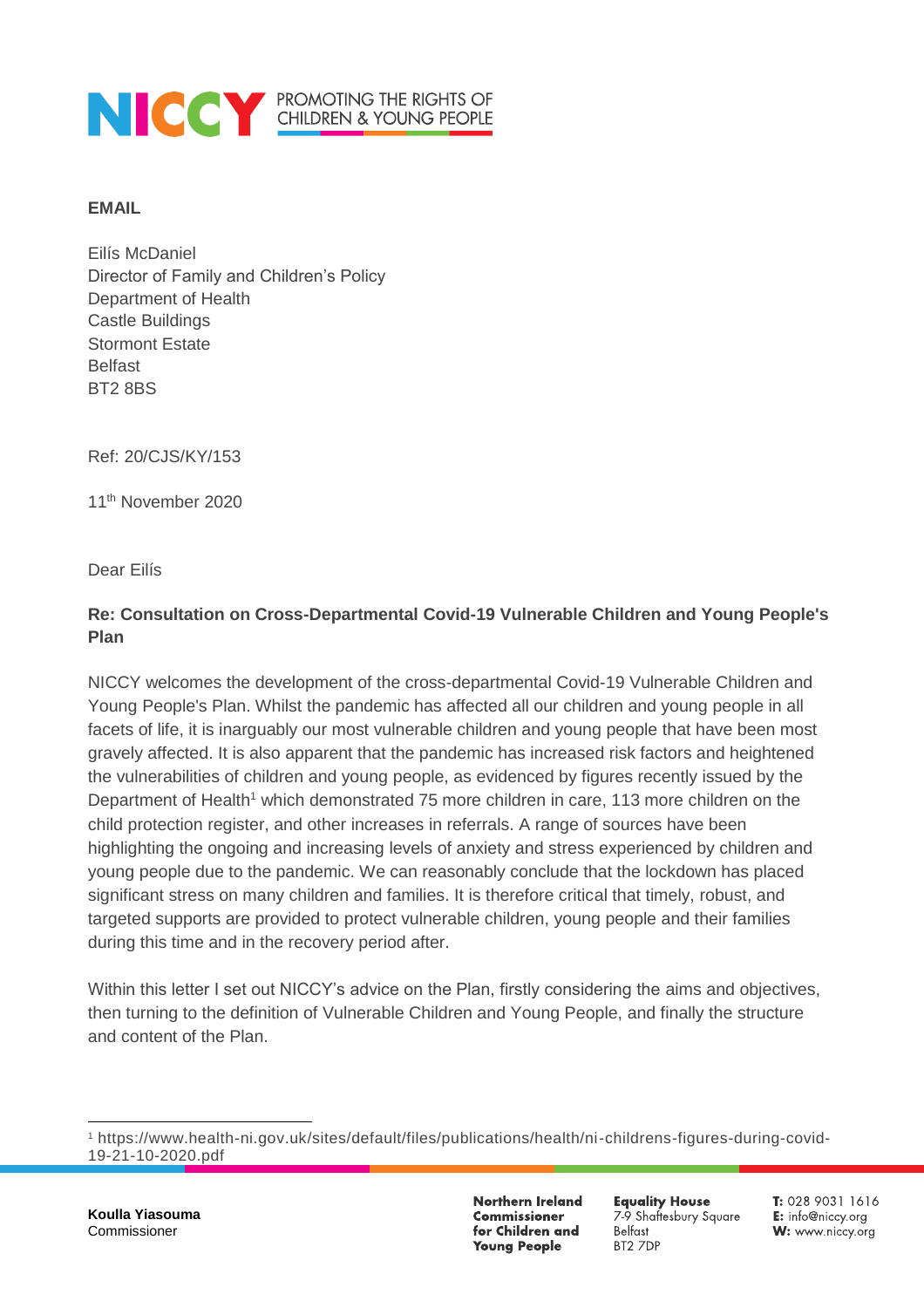# **NOCK PROMOTING THE RIGHTS OF CHILDREN & YOUNG PEOPLE**

### **Aim and objectives**

NICCY welcomes that the Plan has been developed in response to the challenges and risks facing children, young people and their families due to the Covid-19 pandemic. We also welcome the Plan's overarching objectives to promote the safety and well-being of children and young people during the Covid-19 pandemic period, both within the home environment and within the wider community. We are acutely aware of the pressures placed on children's education, mental and physical health, and social care as the scale of the pandemic continues to unfold, and therefore greatly welcome the additional aims of strengthening system capacity to respond to current challenges and risks, and rebuilding services.

In addition to the aforementioned objectives, the Plan must ensure to promote, protect, and realise children and young people's rights. To this end, the Action Plan and all associated activities and outputs should be explicitly based on the obligations held by Government and statutory agencies under the United Nations Convention on the Rights of the Child (UNCRC). This will ensure that the rights and best interests of vulnerable children and young people are placed at the heart of developments and services.

NICCY warmly welcomes the cross-departmental nature of the Plan and we expect to see clear evidence of collaboration, partnership working, and information sharing in its development, delivery, monitoring and reporting. This should be evident across sectors, departments and disciplines, and aligned with the obligations on Children's Authorities as set out in the Children's Services Co Operation Act (Northern Ireland) 2015 (CSCA). Drawing on the outcomes framework for children and young people established by the CSCA and the Children's and Young People's Strategy 2020-2030, in addition to the UNCRC, will provide a strong basis to support the fulfilment of the aims of the Plan.

#### **Definition of Vulnerable Children and Young People**

NICCY broadly welcomes the definition of vulnerable children and young people, however, there are notable omissions including children and young people involved in the youth justice system, children in poverty, and facing housing insecurity. We recognise that the latter are referenced in other parts of the Plan but, for consistency and ease of reference, all groups mentioned throughout the Plan should be referenced in the initial definition. No sections of the Plan seem to reference children accommodated or detained in the regional residential units. Furthermore, clarity on some definitions would be useful, e.g. are children living with domestic violence seen as children in need rather than children in need of protection? Does reference to CAMHS include those young people receiving statutory support at all stages of the stepped care model? In the event of further lockdown, what additional supports are intended to be provided for disabled children, including children and young people on the SEN register but without a statement of need?

It is also important that clarity is provided on how others listed in the Plan will be identified. For example detail must be included on the processes to identify a child who is in need, including in

**Koulla Yiasouma** Commissioner

**Northern Ireland Commissioner** for Children and **Young People** 

**Equality House** 7-9 Shaftesbury Square Belfast BT2 7DP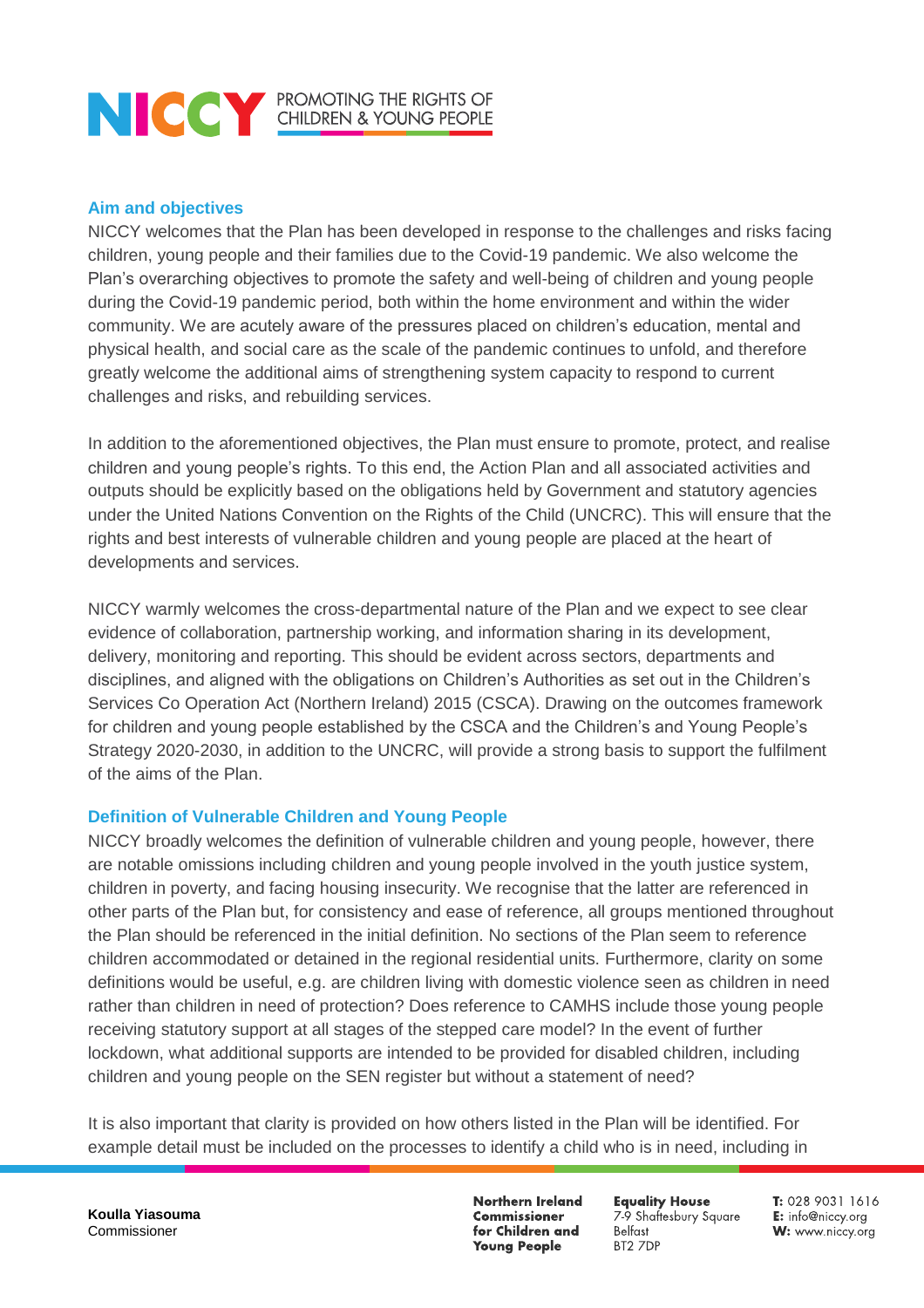# **NOCK PROMOTING THE RIGHTS OF CHILDREN & YOUNG PEOPLE**

need of protection, but whose need is not known to statutory services. Detail must also be included on the processes to identify a child who is not known to statutory or voluntary and community support services but who is vulnerable because their family is under increased pressure due to Covid-19 related circumstances. These groups of children are particularly at risk and robust partnership arrangements are key to ensuring early identification and expedient provision of support.

We welcome the commitment to setting out a definition beyond those reaching statutory social care threshold to ensure that a broader group of children, such as asylum seeking and refugee children are included. However, we recommend that the definition is expanded to include other groups of children and young people who face barriers in accessing services including Traveller and Roma children. We also emphasise the importance of ensuring flexibility in defining vulnerable children and young people, and continuously consulting on and assessing this definition. This will allow the Plan to respond to new and emerging needs amongst groups of children which may not be immediately identified or indeed present, or visible in the first period of the pandemic.

### **Structure and content of Plan**

NICCY understands that the plan is intended to reflect a series of activities that will be, or have been, undertaken across the Executive to meet the needs of vulnerable children, young people and their families. As it stands, the Plan outlines a series of high level actions, thematically structured and in line with the overarching objectives. Whilst this summary of actions is broadly welcome, it is very difficult to make a full assessment of the adequacy of the actions proposed in absence of specific detail or narrative on how each action will be taken forward and by when. For instance, under **Section 1** 'Promoting safety and well-being in the home environment' reference is made to attendance of vulnerable children in school and pre-school during lockdown and to the provision of childcare places to vulnerable children. However, no information is provided on actions proposed if attendance is poor. There is lack of reference to other supports also proactively provided into the home; it is not clear if this has been overlooked or is implied in some of the high level actions.

There is a similar lack of detail throughout the Plan. Under **Section 2** 'Promoting safety and wellbeing in the wider community', there needs to be an example of the need for clearer identification of risk (e.g. what is meant by exploitation) and a consideration of the full range of risks to children and young people in the wider environment.

At **Section 3**, a summary of actions and possible actions are proposed related to strengthening system capacity to respond to current risks. As previously noted, we are very aware of the acute pressure being placed on all aspects of children's services due to the current trajectory of Covid-19 and its consequences for both workforce capacity and increases in referrals and demands. This section of the Plan should identify pressures both from impact of staffing and workforce capacity and impact of increases in referrals and demands on services and set out surge plans and actions

**Northern Ireland Commissioner** for Children and **Young People** 

**Equality House** 7-9 Shaftesbury Square Belfast BT2 7DP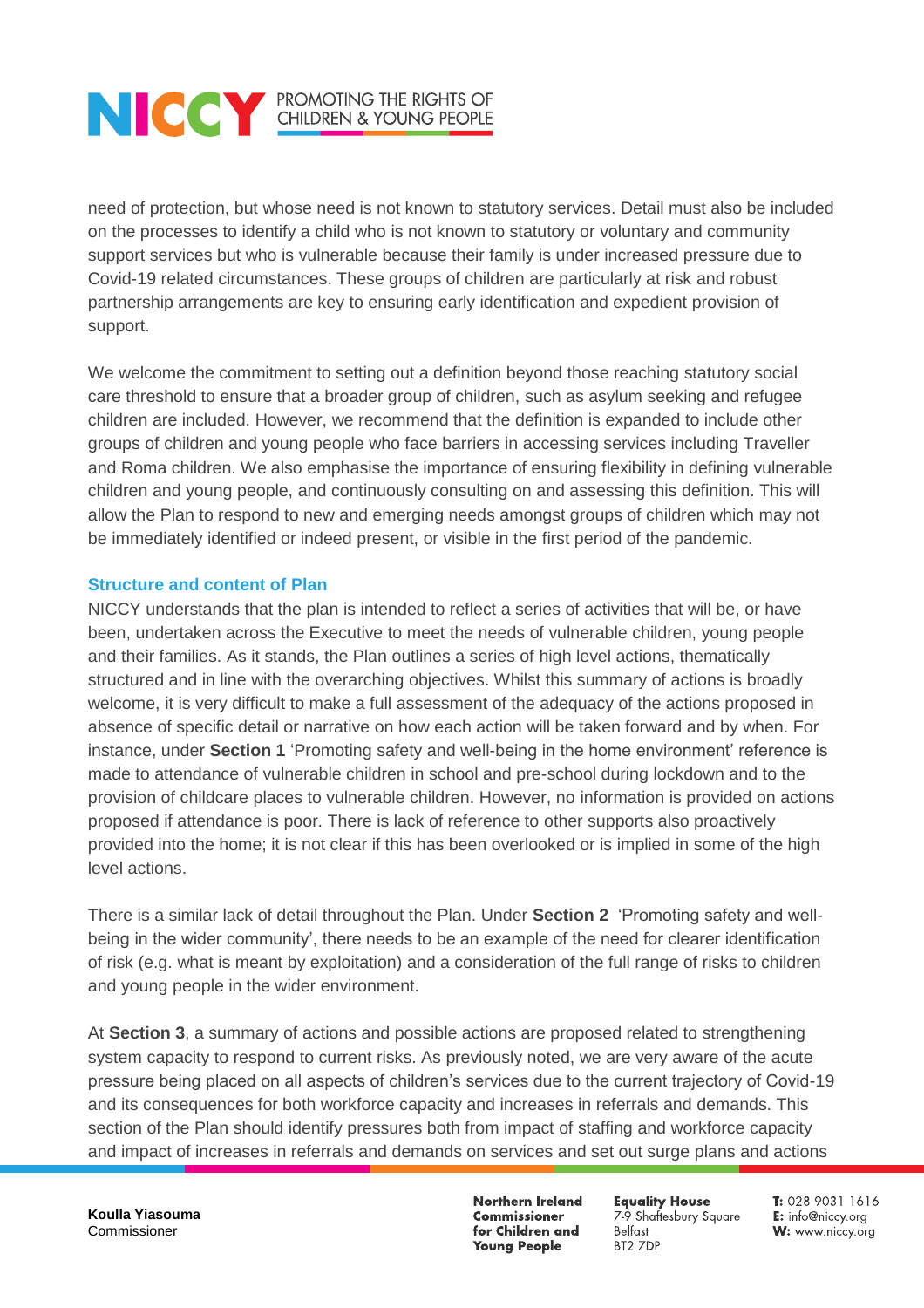# **NOCK PROMOTING THE RIGHTS OF CHILDREN & YOUNG PEOPLE**

to address both. The implications of reliance on agency staff or those temporarily employed and focus on emergency and urgent patients only are two areas of particular concern. It should also be noted that the Voluntary and Community Sector (VCS) play a critical role in the delivery of this Plan. The impact of the pandemic on the capacity of the VCS should be monitored and any impediments for them carrying out their vital role should be addressed.

We have previously outlined concerns about the use of emergency measures to contend with pressures in the system including the Children's Social Care (Coronavirus) Regulations (Northern Ireland) 2020 and the Temporary Modification of Education Duties and have addressed the detail of these separately. We note reference to consideration of 'legislative changes required' in the Plan with the associated action being the temporary modification of Children's Social Care Regulations.

**Section 4** is related to 'Rebuilding Services'. We note that minimal detail is included within this area but that it is critical to ensuring children and families are supported and protected at all stages of the pandemic and beyond. Actions in this area, and indeed the Plan as a whole, should be informed by learning from services since the beginning of the Pandemic, including existing Covid-19 specific action plans such as that related to mental health. It would also be useful to better understand how the learning and experiences of services so far has informed the development of the Action Plan.

As is evident from the preceding paragraphs, we do not feel it is possible to make a full assessment of the Plan without further detail on how each of the proposed actions will be taken forward. It critical that the Plan clearly sets out the detailed outputs and activities required to deliver on the high level actions alongside outcomes, indicators, and monitoring/data sources throughout. Detail on timeframes should also be included. Whilst NICCY recognises that many of the actions may be ongoing and not yet have a defined end point, it is critical for delivery and monitoring purposes that comprehensive detail is included regarding the timeframe for each action. It is also essential that the Plan distinguishes between actions that have been undertaken and those that are still to be undertaken.

NICCY understands that "it is intended that available facts, statistics and evidence will be used to identify emerging issues and keep the Plan under review". We highlight that it is crucial that information and data sources are identified and included in the Plan now, to ensure robust monitoring and evaluation from the outset, and to respond to changing need. We recognise that data is more easily available for some areas / groups of families / young people than for others. We would strongly recommend that critical information for decision making is actively sought and any known gaps are filled as quickly as possible. Where actions have already been undertaken, it is expected that evaluation data will be promptly collected and reported on.

**Koulla Yiasouma** Commissioner

**Northern Ireland Commissioner** for Children and **Young People** 

**Equality House** 7-9 Shaftesbury Square Belfast BT2 7DP